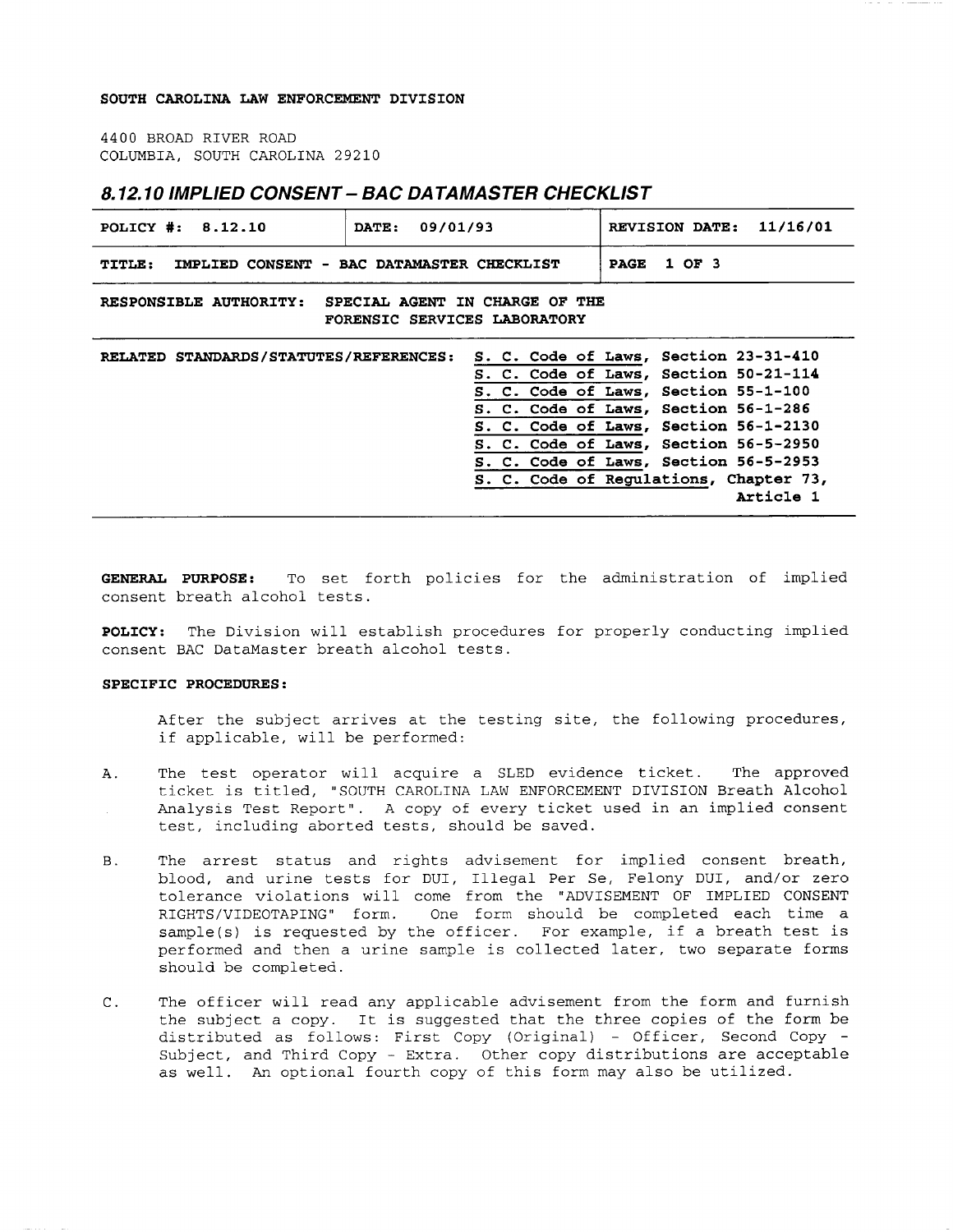- D. The reading of any applicable rights advisement and the furnishing the subject a copy (advisement process) should be completed as soon as practical after the subject arrives at the testing location. It is recommended, but not required, that the advisement process occur before checking of the mouth and time stamp (beginning of the observation period) . A typical order of events would be advisement process, then checking of the mouth, and then time stamp (beginning of the observation period) . However, the advisement process will be completed before the subject is requested to blow into the instrument. This advisement process is necessary to comply with statutory requirements regarding notifications about breath testing and/or videotaping. For tests requiring mandatory videotaping pursuant to Section 56-5-2953, it may be necessary to perform the advisement process twice if the observation period is not videotaped. The advisement process should be videotaped if mandatory videotaping is applicable.
- E. Unless the subject is unruly and/or violent, he/she should be given the opportunity to sign the form. The subject's signature signifies that he/she received a copy of the form. However, when the subject is provided a copy of the form, the subject has been informed in writing of his/her rights whether or not he/she signs the form. The subject may sign the form after the test as long as he/she is provided a copy before being requested to blow into the instrument. A subject is provided a copy if a copy is either given to him/her or placed in close proximity where he/she can read it.
- F. In the event the subject refuses to sign the form and/or is unruly/violent, the officer should print "Refused to sign" or similar wording on the subject signature line. At his/her discretion, the officer also may put a date beside any statement along with his/her initials. In the event the subject is unconscious or otherwise in a condition rendering him/her incapable of refusal, the officer should print "Incapable of refusal" or similar wording on the subject signature line. At his/her discretion, the officer also may put a date beside any statement along with his/her initials.
- G. Whether or not the subject signs the form, he/she will be furnished with a copy or a copy left with his/her belongings at the hospital, jail, or other applicable location. After the subject has been advised of his/her rights, the officer will check the appropriate box beside "Subject Advised/Informed in Writing". The advisement of Miranda rights is not required before an implied consent test. In the event that the breath alcohol test is not for a DUI, Felony DUI, and/or zero tolerance violation, the "ADVISEMENT OF IMPLIED CONSENT RIGHTS/VIDEOTAPING" form should not be utilized and the subject should be read the appropriate warning (subject is not required to be informed in writing). Upon request, the subject should be furnished assistance in obtaining an independent test. This level of assistance will be in accordance with the applicable statutes and court decisions.